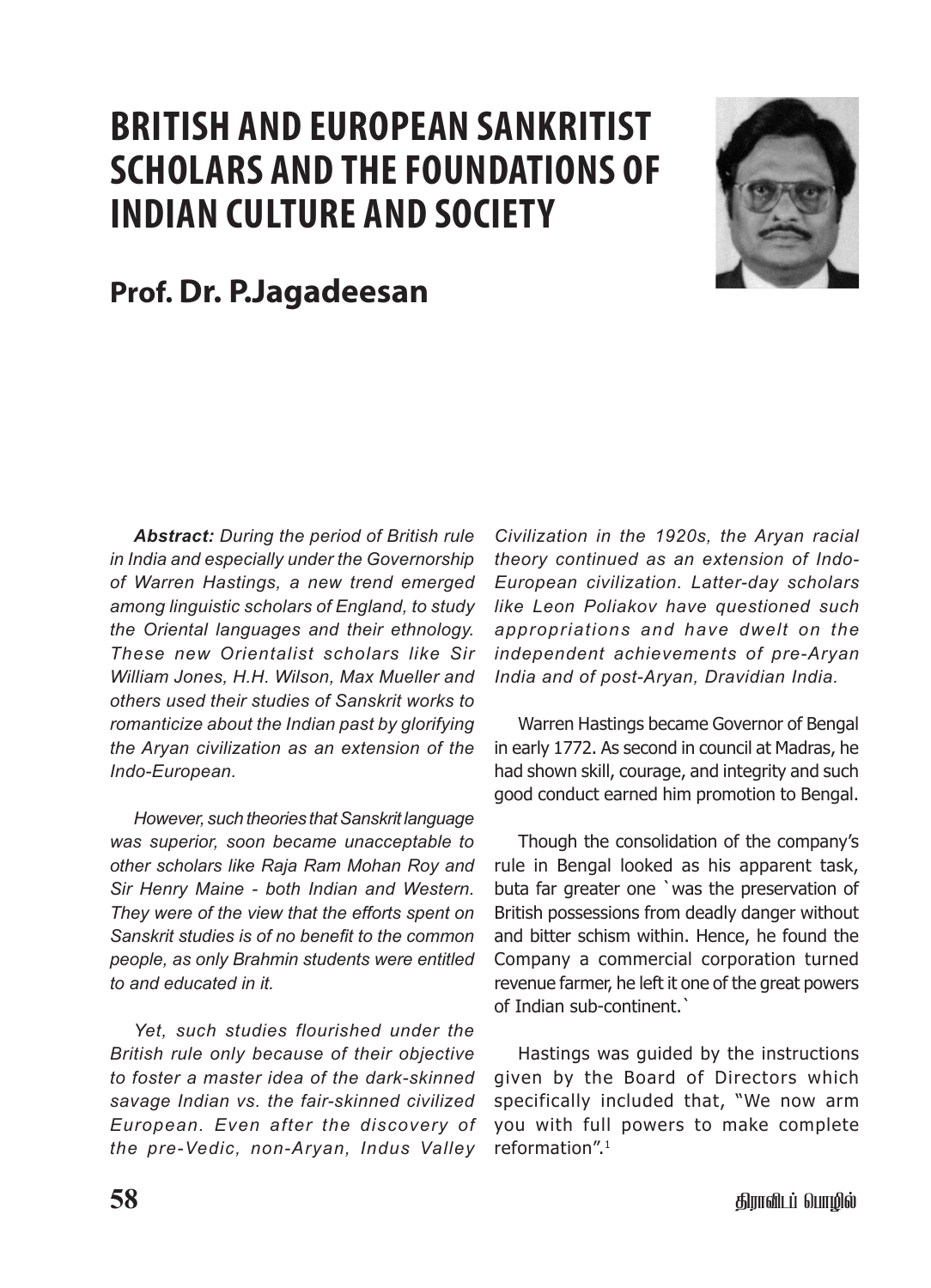Warren Hastings's governorship was also significant for other features than those of politics and war. The atmosphere of the Mughal cultural traditions under which he lived for long had kindled oriental interest in him and made him acquire oriental knowledge and he learned Persian, the diplomatic language and Bengali, the local language along with a working knowledge of Urdu and with some Arabic.

Hence, in that line of interest, 'he encouraged Sanskrit studies and patronized William Wilkins in his attempt to translate Bagavat-Gita and encouraged Halhed in his compilation of Hindu law based on a Persian translation from the Sanskrit compiled by ten pundits.<sup>2</sup>

During this period a new awareness and interest emerged among some linguistic scholars of England on the study of Oriental languages and their wisdom. This attitude had already developed in them with regard to Persia and other middle-easterncountries with whom the contacts of the western nations were already in existence for centuries of time. These western scholars were called themselves as Orientalists.

These Orientalists also had some knowledge about the cultures and wisdom of the Aryan Indian Society through Persian translations of a few Sanskrit works belong to scholars of the Muslim rule of India.

The establishment of the empire in India in the 18<sup>th</sup> century and the initiatives taken by the government towards a transition of governance of reformation had also thrown open India, one of the oldest land of the human race with all its intellectual and cultural antiquities to the Orientalists.

This new development provided a direct access to the Aryan culture for which they qualified themselves in Sanskrit and they classify themselves as the New Orientalists.

Sir William Jones, a learned linguist, already a Persian and Arabic Scholar came to join as a judge of the Supreme Court at Calcutta.

Warren Hastings encouraged his interest in Sanskrit and supported the foundation of the Asiatic Society of Bengal in 1784. On the refusal of Warren Hastings to accept the office of the President, Sir William Jones had accepted the office of the President of the Asiatic Society. By his patronage of Oriental learning particularly of the Sanskrit works, Aryan wisdom and art and by his continuance of the traditional methods of administration, Hastings placed himself in the line of the great Indian monarchs.

In his first discourse as president of the Asiatic Society William Jones observed," It gave me an inexpressible pleasure to find myself in the midst of so noble an amphitheatre which has ever been esteemed the nurse of sciences, the inventress of delightful and useful arts the scene of glorious actions, fertile in the productions of human genius abounding in natural wonders and infinitely diversified in the forms of religion and government, in the laws, manners, customs and languages, as well as in the features and complexions of men"3

Though a group of distinguished European scholar- administrators have contributed for the flourishing of this society, but the most famous among them was Dr.John Wilson a scholar of distinction in Sanskrit and Zend.

He explained the object of the Society's research as the physical aspects and produce of the country, the monuments and records of its history, the intellectual, moral and economic condition of its tribes, its languages in respect of origin, structure and style, its religions in principle and practice and its civil and criminal jurisprudence.<sup>4</sup>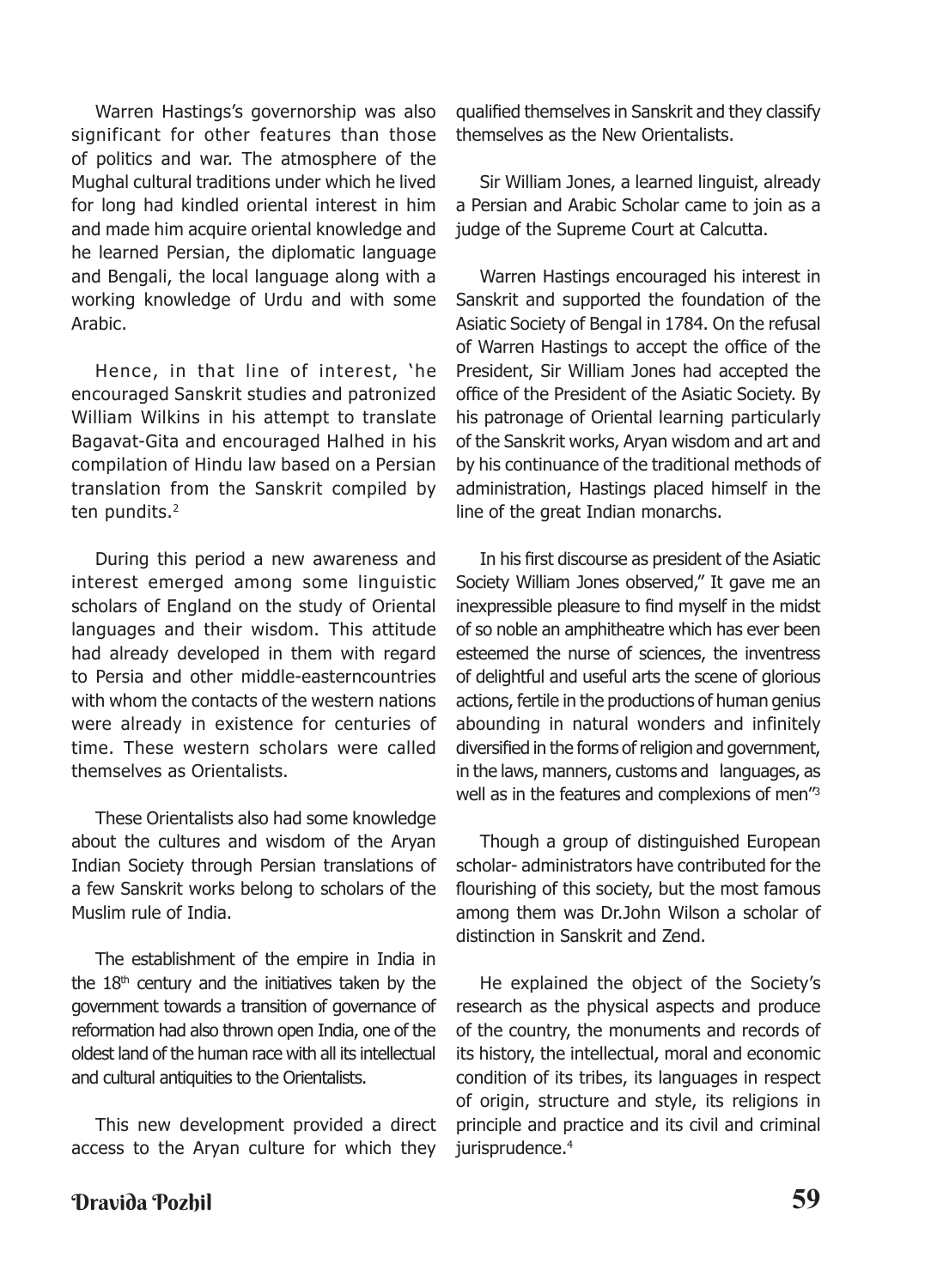'British Indomania was evolved not born. To persuade this idea, it become necessary to find out evidences and circumstances on which the British enthusiasm for India began in the 1760's shortly after the battle of Plassy and continuing till the early decades of 19th Century. British Indomania was above all a deliberately built-up structure by the scholars of the Asiatic Society of Bengal.

On the acquaintance of the British and European Scholars with Sanskrit of the Indian Aryan a new theory of language arose called the Indo-European language family. This includes, roughly, the Sanskrit and some languages in North India the Sinhala by Sri Lanka, Persian and the European languages.

According to Sir Henry Sumner Maine, Europeans began to study Sanskrit in the eighteenth century and the bases considered for common nationality prior to this were quite different.

In the beginning of the British Indian empire the British wished to have some intimate knowledge about the Indians,

By that they were aiming to know who are the Indians, their place among the nations of the world and how they are related to the British. These enquiries that had belonged to the realm of universal history which is based on ethnology.

Hence, 'a new Orientalism came into being that was centered on India and, for few decades the production of it was practically a monopoly of the scholars of British-Indian Calcutta before it was established in Europe.<sup>5</sup>

Consequently India, increasingly, became a source for British ethnological discourse and Britain became the centre for its debates.

The new ethnology was guided by the groupings of languages. Hence, it was race that appeared, increasingly, to be the object of the ethnology of Indo-Europeans: "For the new theory of language has unquestionably produced a new theory of Race" (Maine 1875:9) The people who were the first speakers of languages of the Indo-European language family had long since come to be called, by a name taken from Sanskrit Arya (arya) or Aryan"6

'This Indo-European or Aryan Concept with certain formal properties of its own have been more or less stable from its inception in the eighteenth century'.

Hence "the invention of the modern concept of the Aryan" dates back to the nineteenth century and is part of what Nancy Stepan refers to as `Race in Science`, which was so central to European perceptions of the human population and of the cultures of others. References to the arya in the Iranian Avesta and the Indian Vedas surfaced through comparative philology and provided a ready label.

Trautmann argues that British Sanskritists supplied the theoretical structures which dominated and directed the construction of the ethnologies of India" Thus two types of Orientalism need to be problematized and investigated: the knowledge produced by European scholars and the European representation of the Orient.7

The new Orientalist scholars like Sir William Jones, HenryColebrooke, H.H. Wilson and others used their studies of Sanskrit works and development of knowledge about India (The Aryavartha) to romanticize the Indian past by glorifying the Aryan civilization along with their cultural wisdom and social institutions with excitement and admiration.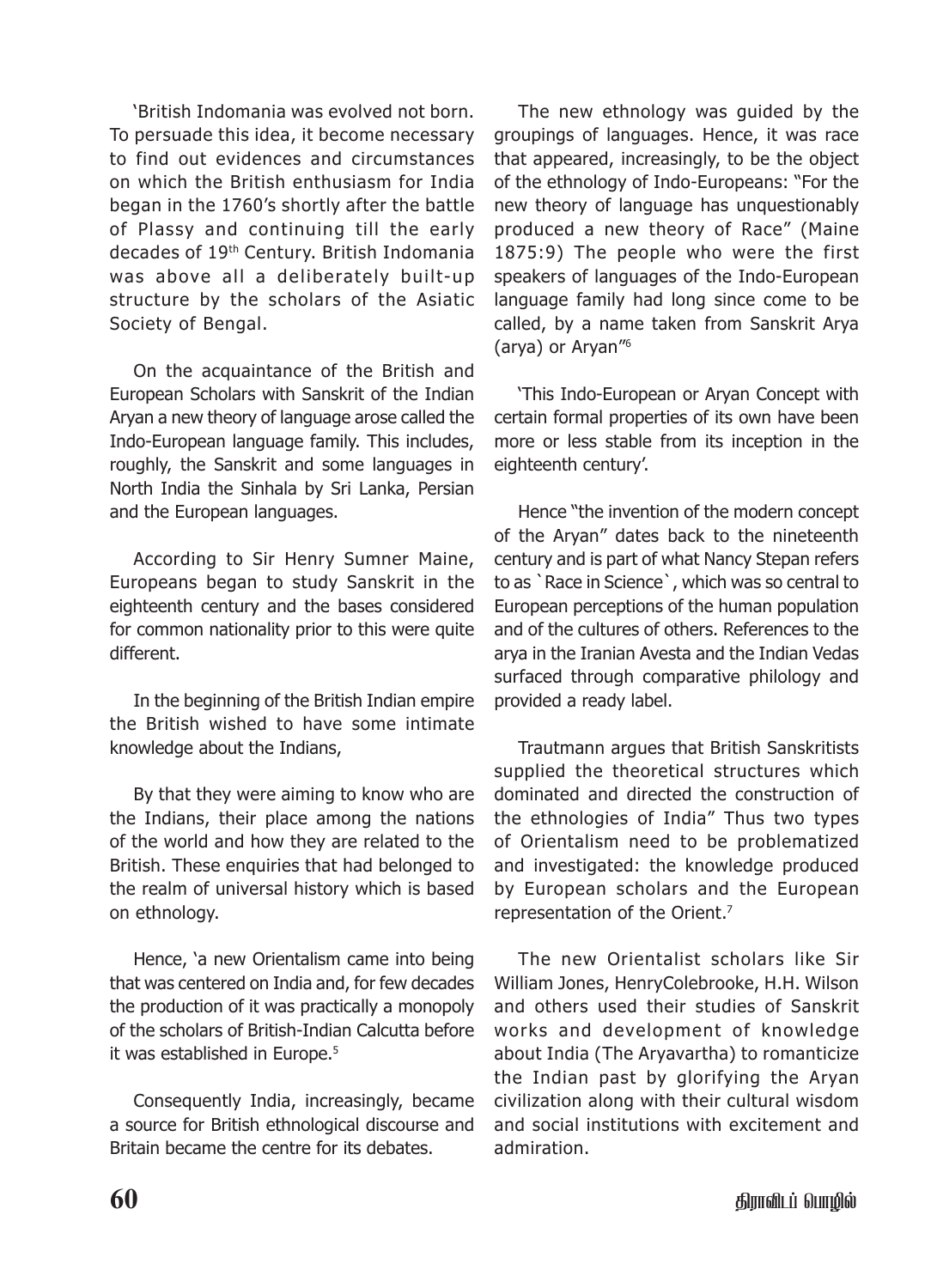"The European perception of India was also colored by the empathy of Max Muller for Vedic Sanskrit, culture, but more importantly, by his contribution to the creations of the notion of an Aryan race as drawn from Sanskrit texts.

The Rig Veda was always utilized and elaborately depended on by these scholars to find support for their theory of the racial interpretation of Indian civilization.

"The origins of Indian history were said to lie in the conquest of the dasas by the aryas, who thus introduced their 'superior' language, Sanskrit, and its accompanying culture and came to dominate Indian history in their diffusion across the subcontinent.8

But the days were not too far for this theory that Sanskrit was the superior and richest language becamenot acceptable to many scholars of Indian and foreign.

A letter which Raja Rammohan Roy wrote in December, 1823, and was forwarded to Lord Amherst, the Governor-General through R. Heber, Lord Bishop of Calcutta. It contains a strong protest against the Government proposal to establish a Sanskrit school under Hindu Pandits. Rammohan exposes the uselessness of such an institution in the following words:

"This seminary (similar in character to those which existed in Europe before the time of Lord Bacon) can only be expected to lead the minds of the youth with grammatical niceties and metaphysical distinctions of little or no practical use to the possessors or to society. The pupils will there acquire what was known two thousand years ago with the addition of vain and empty subtleties since then produced by speculative men.

He points out at length how the young students of this seminary would merely waste a dozen years of the most valuable period of their lives by acquiring the niceties of Sanskrit grammar, speculative philosophy of Vedanta, obsolete interpretations of Vedic passage in Mimamsa, and the subtleties of the Nyaya Sastra.

If it had been intended to keep the British nation in ignorance of real knowledge, the Baconian philosophy would not have been allowed to displace the system of the schoolmen which was the best calculated to perpetuate ignorance. In the same manner the Sanskrit system of education would be the best calculated to keep this country in darkness.

In this letter the Raja gave a very forceful expression to the view which was held by a large number of Indian and Europeans both before and after him.

The amount spent on Sanskrit College or School is of no benefit to the people in general, for only Brahman students are admitted there. Besides, institutions for teaching Sanskrit were never wanting in this country, and Sanskrit education would not have suffered much even if Government had not extended its patronage to it. It is further to be remembered that Sanskrit learning only enable a man to prescribe Sastric rules, and serves no other useful purpose.<sup>9</sup>

But the Orientalists, specifically called the Hindu Aryans were identified basically with their exclusive use of the Sanskrit language and its culture. Hence it was from India that the language and their culture spread to the West Asia subsequently to Europe.

Sir Henry Marine in his Rede lecture on (1875) on" the effects of observation of India upon European thought" he spoke on the disinterestedness of the Britons (of late nineteenth century) on Indian subjects while at the sametime the European enthusiasm on that of India became raged.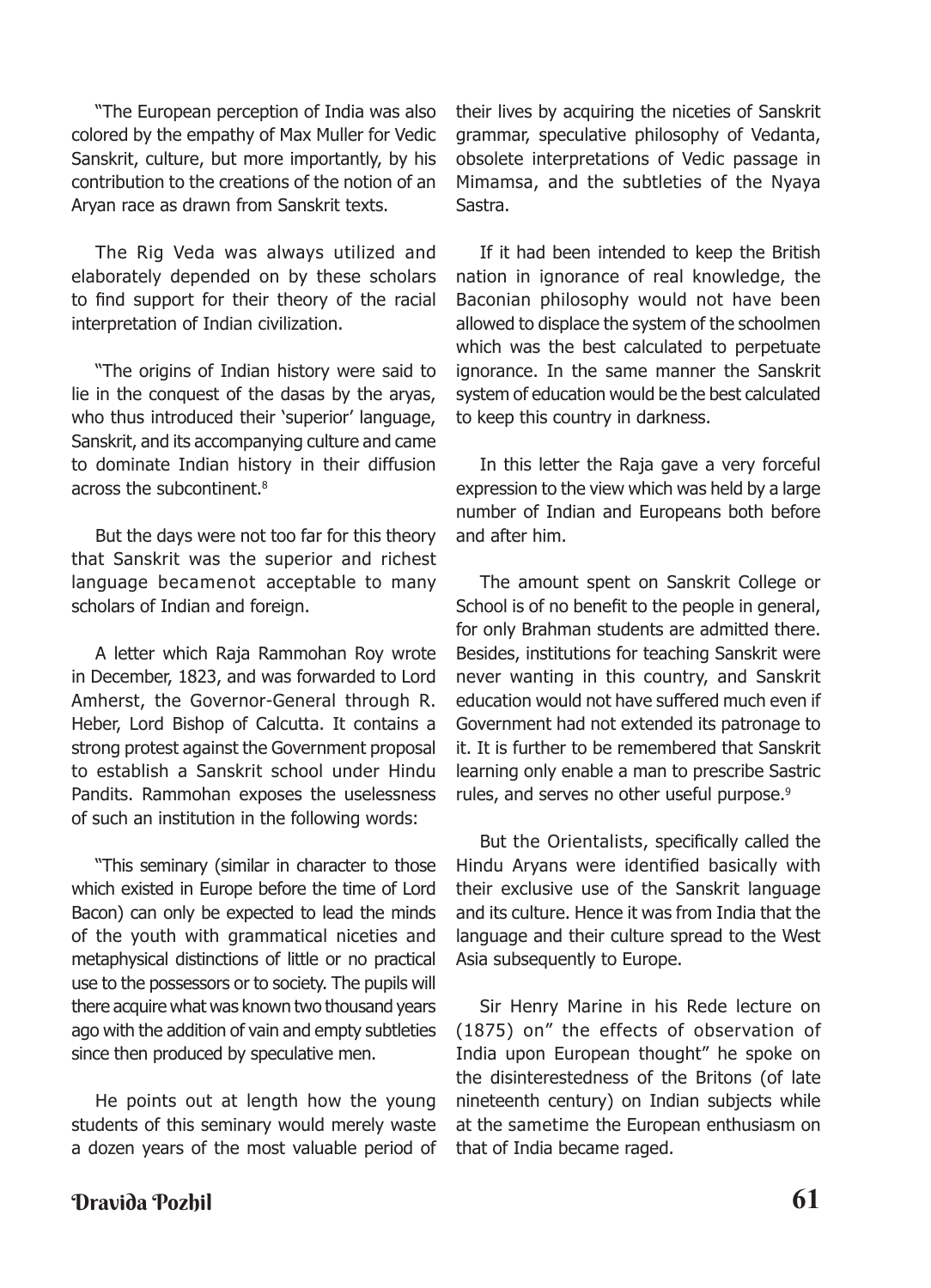The raging enthusiasm of European perhaps might be the affirmative impact on the Max Muller`s definition of the Aryan theory and its racial connection with the Europeans.

The modern concept of the Aryan was invented in the Nineteenth Century. This was derived from the `race in Science` theory of Nancy Stephan which was so central to European perceptions of the human population and of the cultures of others………..' Reference to the Arya in the Iranian Zend-Avesta and the Vedas of the north India derived from comparative philology that provided the ready brand name.

According to Trautmann it is the British Sanskrit scholars who provided the theoretical structures which dominated and directed the construction of the ethnologies of India.

The British and European encounter with Indian sub continent takes on to a scene in which orphans separated at a tender age are reunited many years after- the story as family reunion.

The genus of love which the many species include not only erotic love but also such forms of human solidarity as familial love-including the mechanical solidarity of brothers in a segmentary lineage.

Accordingly, at the outset on the relation of Britain and India the probe was made on the basis of this Aryan story. To use the phrase of Max Muller, `we are long lost kin, we are Aryan brethren`.

In the British Orientalist point of view, the Aryan theory of India has always been an identity of kinship among the two nations.

The sustenance of the Aryan theory of Orientalists and the consequent discussions tend to find out the necessary ways to bound the Indians with the British rule based on some form of love, whether of solidarity of `firm attachment, loyalty of friendship`.

In 1875, when Britain was at the height of its power in India, Sir Henry Maine addressed the question of the effects of India as object of study upon European thought in the Rede Lecture delivered at the University of Cambridge.

"For the new theory of language has unquestionably produced a new theory of Race…. There seems to me no doubt that modern philology has suggested a grouping of peoples quite unlike anything that had been thought of before. If you examine the bases proposed for common nationality before the new knowledge growing out of the study of Sanskrit had been popularized in Europe, you will find them extremely unlike those which are now advocated and even passionately advocated in parts of the Continent….. That peoples not necessarily understanding one another's tongue should be grouped together politically on the ground of linguistic affinities assumed to prove community of descent, is quite a new idea." (Sir Henry Sumner Maine, `The effects of observation of India on modern European thought`)

Victorian Britons who were in the process of creating a "science of man" that concerned the respective claims of language and physique. By century's end a deep and lasting consensus was reached respecting India, which was called the racial theory of Indian civilization: that India's civilization was produced by the clash and subsequent mixture of light-skinned civilizing invaders (the Aryans) and darkskinned barbarian, aborigines (often identified as Dravidians). The racial theory of Indian civilization persists to this day. But it is the crabgrass of Indian history.

The History Faculty Library, in the Old Indian Institute Building at Oxford, there is a foundation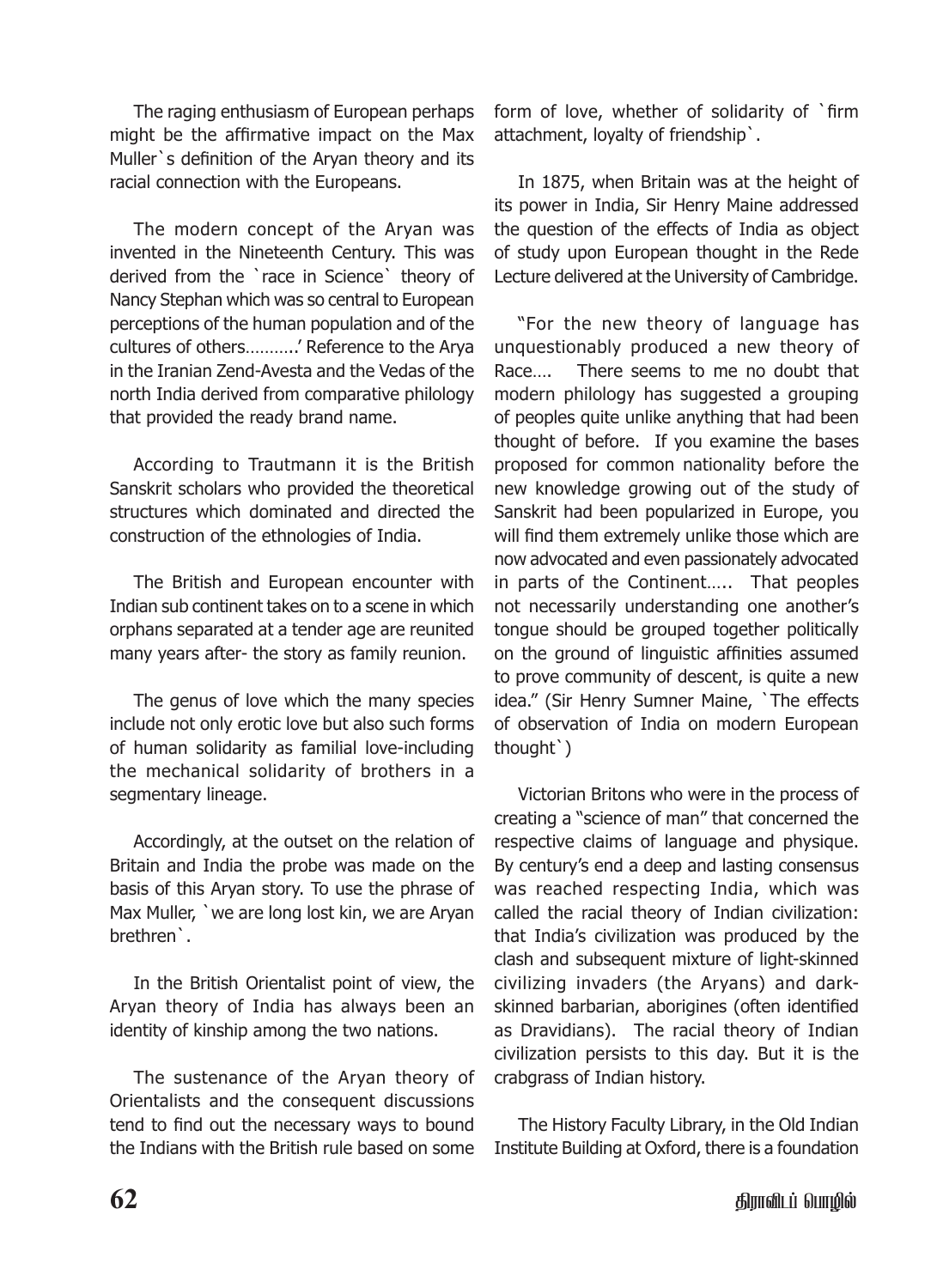stone with Sanskrit verses inscribed in modern Nagari script at the entryway.<sup>11</sup>

"This building, dedicated to Eastern sciences, was founded for the use of Aryas (Indians and Englishmen) by excellent and benevolent men desirous of encouraging knowledge. The High –minded Heir-Apparent, named Albert Edward, Son of the Empress of India, himself performed the act of inauguration. The ceremony of laying the Memorial Stone took place on Wednesday, the tenth lunar day of the dark half of the month of Vaisakha in the Samvat year 1939 (=Wednesday, May 2, 1883). By the favor of God may the learning and literature of India be ever held in honour; and may the mutual friendship of India and England constantly increase!"

To note, the building is "for the use of Aryas" (aryopayogini), and the Official translation instructs us that this is to be taken in an inclusive sense, to mean` both Indians and Englishmen`.12

Although the word Arya is a Sanskrit on the construct in question is unmistakably European and by no means native to Sanskrit. It comes from the European study of Sanskrit in the eighteenth and nineteenth centuries discovery that Sanskrit was very similar to ancient Greek and Latin and more distantly to the modern languages of Europe led to the unexpected groupings of languages and people to which Sir Henry Maine alludes.

The passage quoted with its official sanctioned translation "for the use of Aryas (Indians and Englishmen) the word Arya is here intentionally used on the basis of newly developed ethnological theories as the Aryans belong to the Indo-European race.

Secondly the last line of the aryavarta which is anciently referred to North India but in this with the meaning of India as a whole.

Hence, in the early Colonial period the British and the European Scholars had shown an enormous enthusiasm to magnify everything that was Indian, because of its aspects of novelty-mythical and mystical apparently because they were carried away by their racial and linguistic identities of Aryan and Sanskrit.

In the early  $19<sup>th</sup>$  century, the name for the language family and its people were divided into four main groups based on the Bible narrative of Noah and his three sons, Shem, Ham, and Japhet.

This notion and the problematic place of India in it appears to have a very long genealogy, extending back to Islamic writers of an early period, for whom Indians were a source of wisdom and science as well as black descendents of Ham. For example, Said ibm Ahmad Andalusi, in his eleventh century ethnology (1065:11), says that the Indians were the first nation to have cultivated the science, and that although black, Allah ranked them above many white and brown peoples. The opposition of the negritude to science doubtless has to do with the darkening face of slavery in the international slave trade, both European and Middle Eastern, as elucidated in a masterly article by William McKeeEvans (1980) (`From the land of Canaan to the land of Guinea; the strange odyssey of the 'Sons of Ham'.) $^{\text{13}}$ 

During, particularly after the mid of nineteenth century, "In British eyes India presented the spectacle of a dark-skinned people who were evidently civilized and as such it constituted the central problem for Victorian anthropology, whose project it was to achieve classifications of human variety consistent with the master idea of the opposition of the dark-skinned savage and the fair-skinned civilized European"14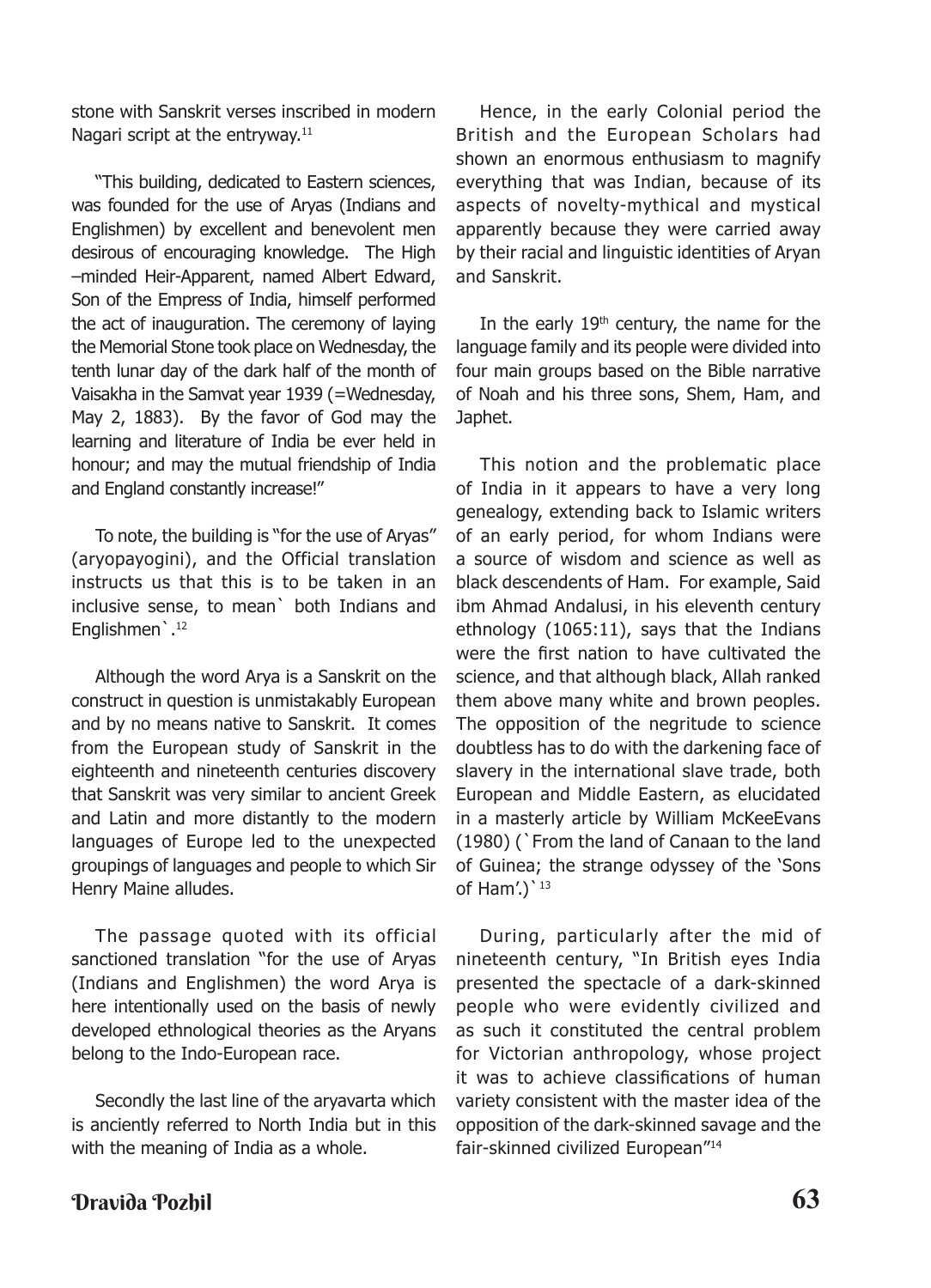To this project India was an enigma and the intensity of the enigma deepened in the course of the nineteenth century, bursting into scholarly warfare over the competing claims of language and complexion as the foundation of ethnological classification.

`However the Aryans of the Vedas, just like other Aryans outside India fought each other as regularly as they battle with non-Aryans. So, it is reasonable to conclude that some of the people who spoke Aryan tongues called themselves Aryans.<sup>15</sup>

Aryan was to be taken as linguistic term with no reference to ethnic unity.

For all that there actually were people in antiquity who called themselves Aryan and were called Aryans by others.

The notion of barbarous India to which Aryan civilization descended has been largely widespread, and the number of books which tell us of southern Indian civilization is not as large as one might wish.

Elliot Smith argues to give more importance to maritime contact between Egypt and India in estimating some what more highly the importance of the possible backward conveyance of culture elements from India westwards and the independent achievements of pre-Aryan India and of post-Aryan Dravidian India.16

`The word 'Aryan' is legitimate enough provided the definite meaning is attached to it as a name for the invaders from the northwest who introduced the Sanskrit language into India. It is illegitimate if used to imply the theory popularized by Max Muller that an ancient "Aryan" race of men, superior to the other races, spread from the original "Aryan home" **somewhere** in Europe or Asia over India, Persia and Europe displacing the previous occupants all regarded an inferior mentally, physically and culturally and bequeathing to their descendants the various languages of the Indo-Germanic family`.17

Even after the discovery of the pre-vedic Indus civilization in the 1920s, the centrality of the Aryan racial theory continued. The people of the Indus civilization were either regarded as non-Aryans conquered by the Aryans or else attempts were made and are being made even vigorously today, to describe the Indus civilization as Aryan.18. But the paradox is that again it is not by any professional historians, but by the racialists of Aryan group.

For us, of the twentieth century, the name Aryan has different, far more sinister connotations, associated forever with the Nazi atrocities of the recent past, it continues in the present through racial hate groups who use it to evoke the full force of the racist idea: mental differences among races that are original and unchangeable: the superiority of whites; the preservation of the racial purity of whites by separation from Jews, blacks, Asians, and others. Through these associations the name Aryan joins the memory of deeds that have defined for us the farthest extreme of human evil.

The discovery of Sanskrit's relation to the languages of Europe and through it the creation of historical linguistics, it is hardly surprising therefore that the use of "Aryan," so popular up to World War II, is now poison for linguists and has given way completely to Indo-European.<sup>19</sup>

The Aryan concept is the central idea of twentieth-century fascisms, and the fact that it was developed by scholars raises the question of the role scholars have played in preparing the way for these appropriations. Ethnological ideas belong inescapably to the realm of moral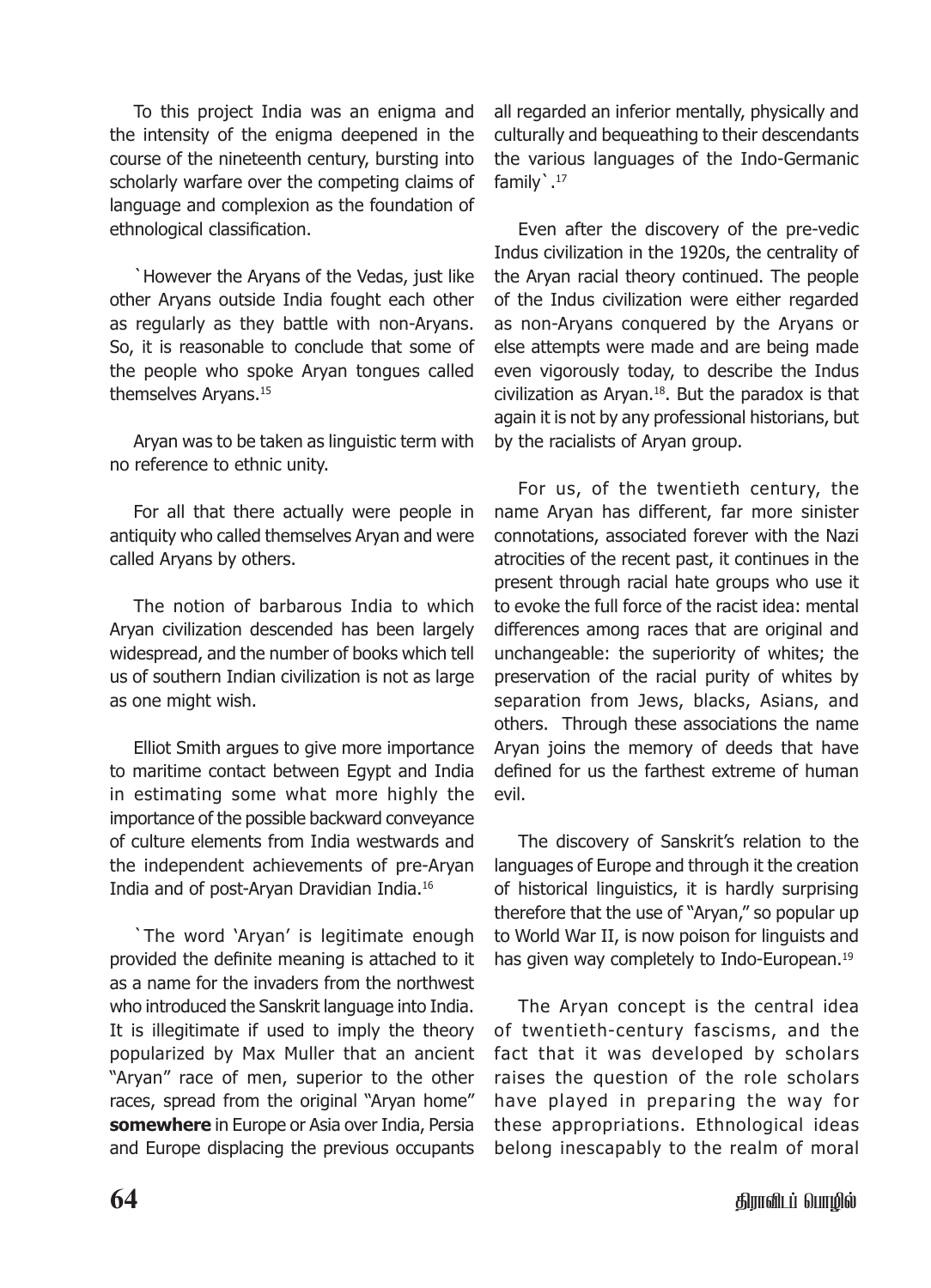reasoning, and their misuses are properly subject to moral evaluation. The need to combat the appropriations of science by Nazis, segregationists and hate groups has led to the writing of a number of books exploring ways in which linguists and ethnologists have provided the materials for such appropriations and in some cases participated willingly in them.20

"Leon Poliakov's The Aryan Myth (1974)` is very good treatment of the Aryan concept and anti-semitism, written from a depth-psychology viewpoint. Martin Bernal's ambitious `Black Athena (1987`; (to comprise four volumes) touches this issue, in that the author makes the case that anti-semitism was the primary reason European scholars of the nineteenth century abandoned the idea of Egyptian origins of Greek civilization in favor of the newly discovered Indo-European connection….. However, as we shall see, India and Egypt were not opposed but intertwined in the beginnings of the Indo-European idea, and remained so until the non-Indo-European character of the Coptic language of Egypt became clear and the hieroglyphics were deciphered. If anything, nineteenth-century European and Euroamerican discussion of Egypt, so far from driving a wedge between the ancient Egyptians and the Greeks, tended rather to make the Egyptians white, uniting them with the Greeks and driving a wedge between them and black Africans. This is especially so in the `Types of mankind` of J.C Nott and George R. Gliddon (1854).<sup>21</sup>

#### **Bibliography:**

- 1. SPEAR PERCIVAL, The Oxford History of Modern India, 1978, P.58
- 2. Ibid, P.69
- 3. DATTA.K.K. Social History of Modern

India, P.205

- 4. Ibid; P.208
- 5. TRAUTMANN, R.THOMAS, Aryans and British India, 1997, P.3
- 6. Ibid, P.2
- 7. THAPAR ROMILA (Forward) ibid,
- 8. Ibid,(Forwarded by THAPAR ROMILA) P.XI, XVI
- 9. Ibid; P.XII
- 10. MAJUMDAR,R.C, British paramountcy and Indian renaissance, B.V.B. 2007, P.35
- 11. TRAUTMANN ibid, P.1
- 12. ibid, P.4
- 13. ibid, P.5
- 14. ibid, P.3
- 15. ibid, P.3
- 16. KOSAMBI.D.D; The culture and civilization of Ancient India in Historical Outline, 2007, P.73,74,75.
- 17. SLATER GILBERT, The Dravidian Element in Indian culture, 1987, P.6.
- 18. Ibid; P.7
- 19. THAPAR ROMILA, ibid;
- 20. TRAUTMANN,P14
- 21. Ibid,
- 22. Ibid,15